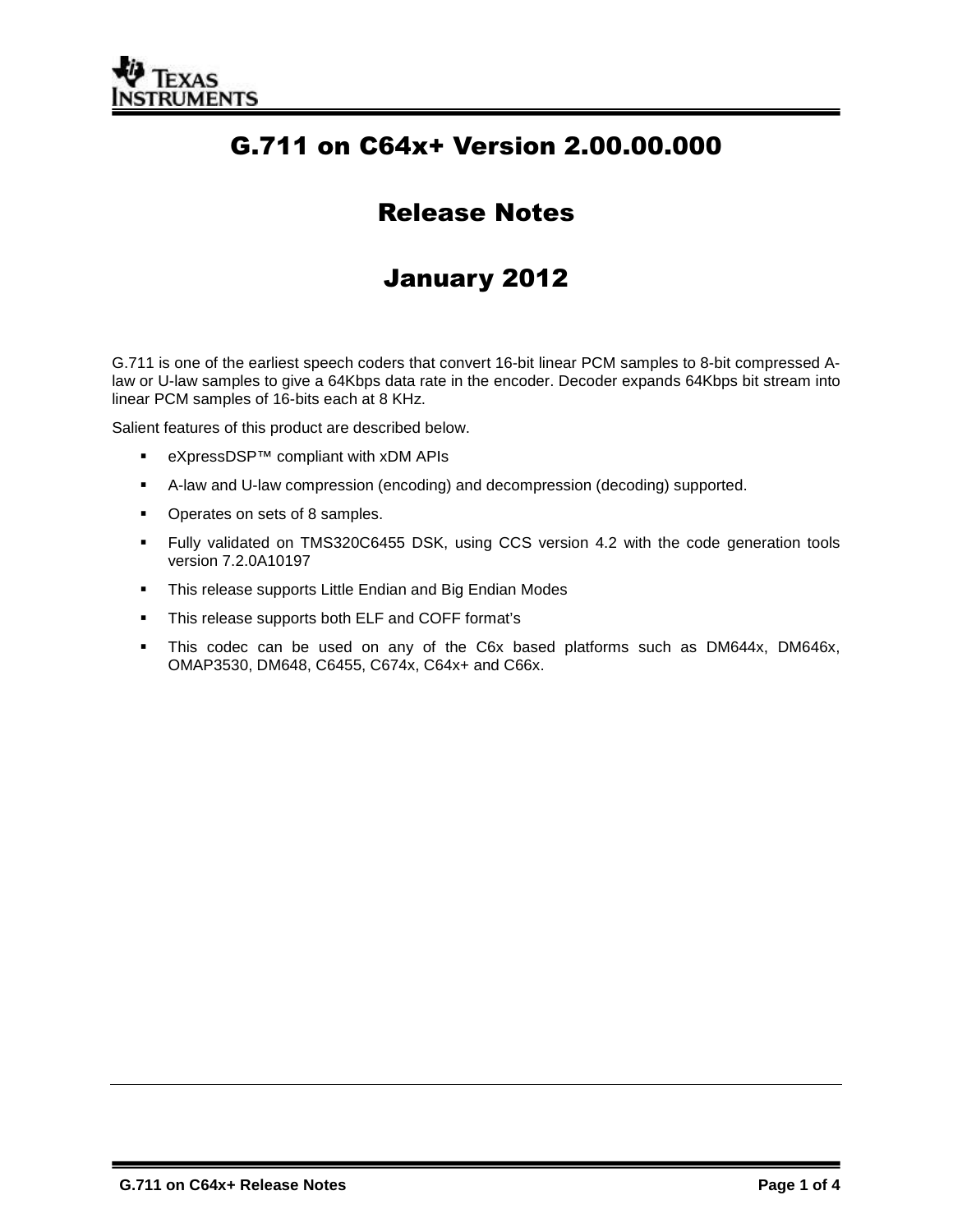

#### TABLE OF CONTENTS

| $\overline{2}$ |  |
|----------------|--|
|                |  |
|                |  |
|                |  |
|                |  |
| $\overline{7}$ |  |
|                |  |

▄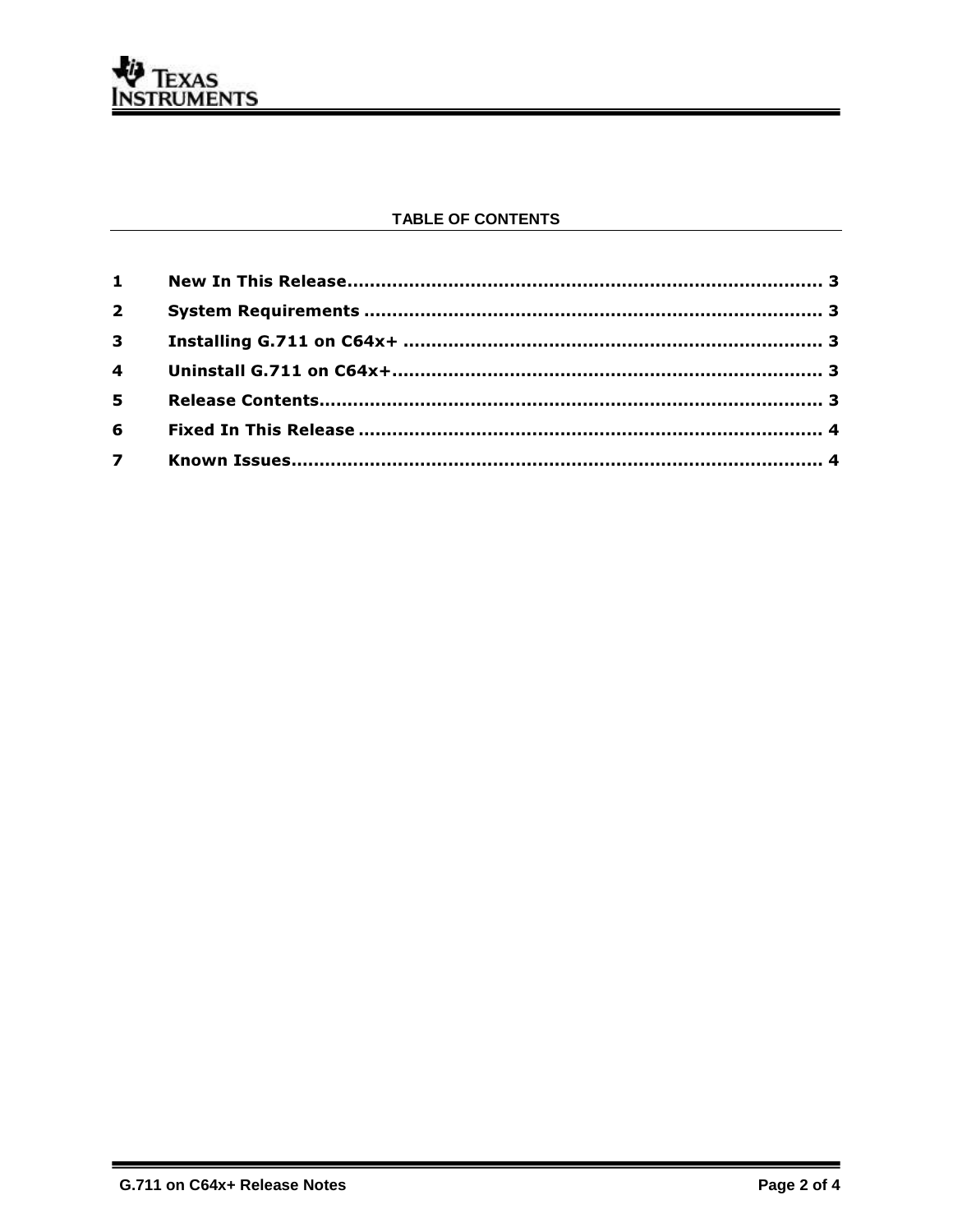

#### 1 New In This Release

Added ELF support and validated with code generation tools 7.2.0A10197.

### 2 System Requirements

Refer to section 1.1.2 of G711\_XDAIS\_UserManual\_c64x+.doc

#### 3 Installing G.711 on C64x+

Refer to chapter 2 of G711\_XDAIS\_UserManual\_c64x+.doc

#### 4 Uninstall G.711 on C64x+

Refer to chapter 2 of G711\_XDAIS\_UserManual\_c64x+.doc

#### 5 Release Contents

Library for G711, G711\_XDAIS\_ReleaseNotes\_c64x+, G711\_XDAIS\_DataSheet\_c64x+, G711\_XDAIS\_UserManual\_c64x+